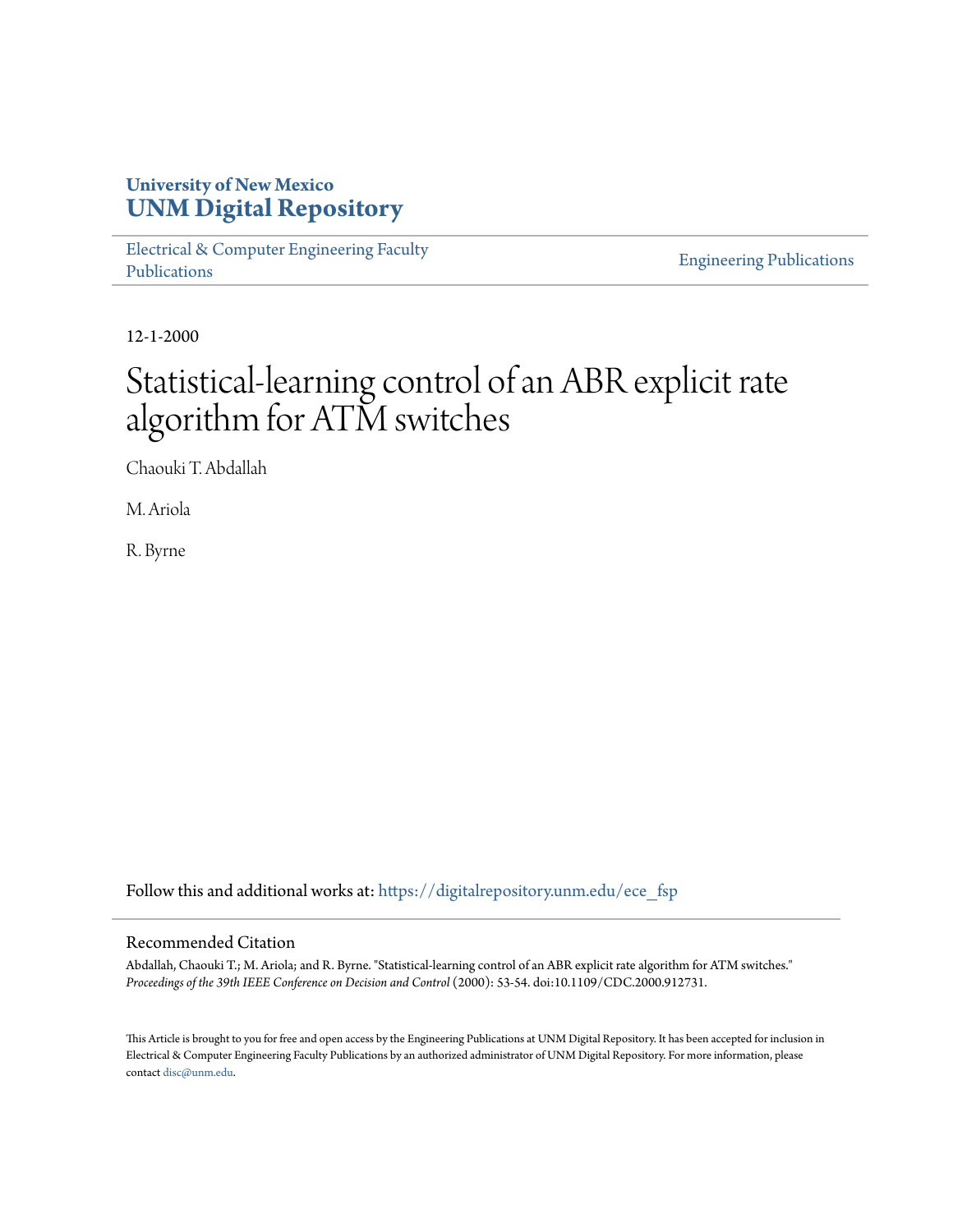## **Statistical-Learning Control of an ABR Explicit Rate Algorithm for ATM Switches**

C. T. Abdallah<sup>1</sup> M. Ariola **R. Byrne** 

**The University of New Mexico** 

**EECE Department Dipartimento di Informatica e Sistemistica Sandia National Laboratories Albuquerque, NM 87131 USA Napoli, ITALY Albuquerque, NM 87185-1003 USA**  Università degli Studi di Napoli Federico II **[chaoukiQeece.unm.edu](http://chaoukiQeece.unm.edu) ariolaQunina.it [rhbyrneQsandia.gov](http://rhbyrneQsandia.gov)** 

**MS 1003, PO Box 5800** 

#### **Abstract**

This paper illustrates the application of statisticallearning control results for the design of an Available Bit Rate (ABR) congestion control algorithm. The proposed methodology allows us to take into account the nonlinearities *of* the model and the uncertainty of the parameters in the design phase. Some simulation **re**sults are shown.

#### **1 Introduction**

In this paper we illustrate the application of statisticallearning control results to Available Bit Rate (ABR) congestion control algorithms. The ABR service category is used with Asynchronous Transfer Mode (ATM) networks to handle highly bursty and varying data applications. ATM was selected by the International Telecommunication Union (ITU) for Broadband Integrated Service Digital Network (B-ISDN).

ABR traffic sources receive explicit feedback from the ATM switches and adjust their transmission rates in order to match their share of the network resources. ATM networks and specifically their ABR service control has provided a fertile area of applications for control designers as witnessed by the recent flury of papers [l, **3, 41.** Most of these papers however have made simplifying assumptions regarding the model of the network or its connectivity. In this paper, we use the nonlinear model and controller provided in [l] and apply statistical learning methods. The model of [l] is nonlinear although the control designs used are based on linearized methods. The author in [l] described how the new generation of ATM switches provide per virtual connection **(VC)** queuing and scheduling, resulting in fair sharing of the link bandwidth. This then frees the controller to concentrate on the congestion control problem for each **VC.** The designs in [l] concentrate on, designing linear controller for the linearized version of the buffer dynamics. This however will only provide local design and analysis tools. Here, instead, the design will be based directly on the nonlinear model.

#### **2 The Model**

LF'rom [l], the local closed-loop dynamics of a **VC** are described by equation (1b) where  $R$  denotes the explicit rate (ER) computed **by** a switch for a given **VC** and *Q*  denotes the buffer occupancy of that **VC** at the switch.

$$
Q(n + 1) = S \, \mathrm{d}t \, \mathcal{B} \left\{ Q(n) + \sum_{i=0}^{d} l_i(n) R(n + 1 - i) - \mu(n) \right\} \tag{1a}
$$
\n
$$
R(n + 1) = S \, \mathrm{d}t \, \mathcal{C} \left\{ R(n) - \sum_{j=0}^{J} \alpha_j (Q(n - j) - Q^0) - \sum_{k=0}^{K} \beta_k R(n - k) \right\} \tag{1b}
$$

where  $\lambda(n)$  is the rate at the ABR switch,  $\mu(n)$  is the service rate (considered an external input) at the switch during the interval  $[n, n + 1]$ ,  $l_i$  are unknown plant parameters,  $d$  is the roundtrip delay between switch, source and back to switch (see [3] for a discussion of the importance of knowing d exactly), *B* is the buffer size, *C* is the maximum ER, and *Q0* is the desired buffer occupancy. The number of controller parameters J and *K* along with the parameters themselves  $\alpha_i$  and  $\beta_k$  are to be found such that stability and some performance are attained **([2]).** Note that the Q equation in (lb) describes the plant (Buffer) dynamics, while the  $R$  equation describes the controller structure and that

$$
Sat_a(x) = \begin{cases} 0 & \text{if } x < 0, \\ a & \text{if } x > a, \\ x & \text{otherwise} \end{cases}
$$

It was shown in **[2]** that it is sufficient (at least in the case of linearized model) to take  $J = 1$  and  $K = d$  in order to completely place the poles of the closed-loop system. The approach in [l] consists of removing the saturation functions to linearize the system, and then to use the linearized model to design an LQR controller.

#### **3 Statistical Design**

In this paper, we use a different track by designing the controller directly for the nonlinear model (lb) using statistical-learning control. Note that the saturation nonlinearities pose no additional problems for such design methodology. Let  $d = 12$ ; then we denote by  $Y \in \mathcal{Y} \subseteq \mathbb{R}^{15}$  the vector of controller coefficients

**<sup>&#</sup>x27;The research of C. T. Abdallah is partially supported by NSF Grant INT-9818312**